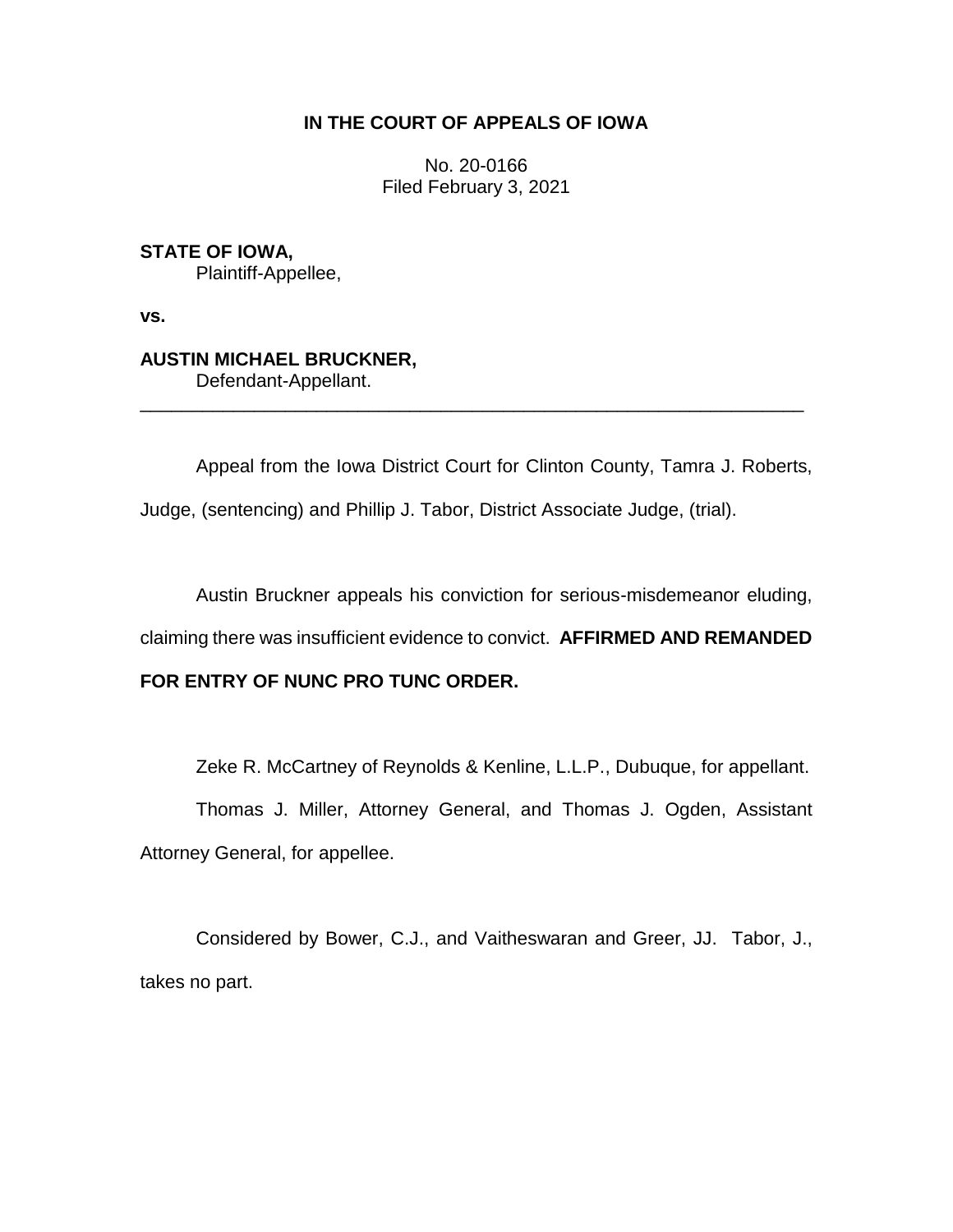**GREER, Judge.**

Austin Bruckner appeals his conviction for eluding, in violation of Iowa Code section 321.279(1) (2019). Bruckner was charged with driving while barred (count I) and eluding under section  $321.279(2)$  (count II).<sup>1</sup> He took the case to a jury trial, and the jury acquitted Bruckner of driving while barred. As for count II, the jury found Bruckner guilty of the lesser included offense of eluding under  $321.279(1).^{2}$ 

On appeal, Bruckner asserts the jury lacked substantial evidence to convict him of eluding because the State failed to prove he "willfully" eluded under section 321.279(1). Alternatively, he argues that if we find substantial evidence supports the conviction, Bruckner challenges a defect in the sentencing order. Both parties agree the sentencing order incorrectly stated Bruckner was convicted of aggravated-misdemeanor eluding under section 321.279(2) rather than seriousmisdemeanor eluding under section 321.279(1). Bruckner asks his conviction be reversed and remanded for sentencing, while the State asserts an order nunc pro tunc is the appropriate remedy.

 $\overline{a}$ 

<sup>1</sup> Iowa Code section 321.279(2) states:

The driver of a motor vehicle commits an aggravated misdemeanor if the driver willfully fails to bring the motor vehicle to a stop or otherwise eludes or attempts to elude a marked official law enforcement vehicle . . . driven by a uniformed peace officer after being given a visual and audible signal . . . and in doing so exceeds the speed limit by twenty-five miles per hour or more.

<sup>&</sup>lt;sup>2</sup> lowa Code section 321.279(1) is a serious misdemeanor offense for eluding and is a lesser included offense of 321.279(2). Unlike section 321.279(2), section 321.279(1) does not contain an element that the driver exceeded the speed limit while willfully failing to stop or eluding.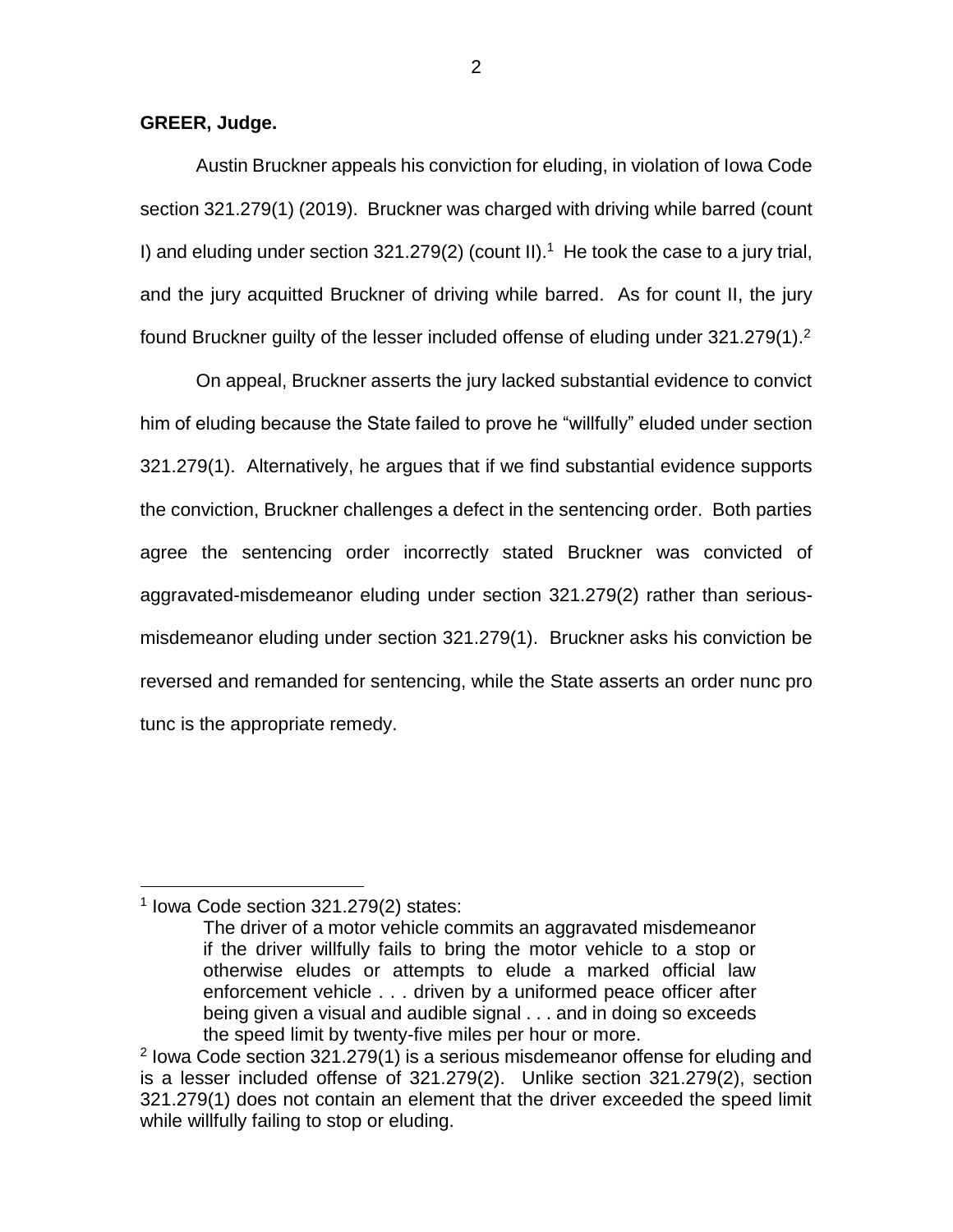#### **Factual Background and Proceedings.**

Deputy Clayton Rabe of the Clinton County Sheriff's Department was driving westbound in a marked patrol car on the four-lane portion of Highway 30 when he spotted a bright orange vehicle heading eastbound at a high rate of speed. Deputy Rabe activated the patrol car's radar and clocked the vehicle at eighty-seven miles per hour (mph) in a sixty-five mph zone. As Deputy Rabe turned his vehicle to pursue, he again activated the radar and clocked the same vehicle at an increased speed of 111 mph. Deputy Rabe later explained:

I start heading eastbound. I was picking up speed, and I could just barely see this orange vehicle. At the time I thought it was . . . an orange MINI Cooper style vehicle.<sup>[3]</sup> But it had its top down—had the convertible top down . . . it was so fast when it went past me. So I'm headed eastbound and the vehicle makes a very sharp left-hand turn to head north on South 54th Street which is gravel.

Now with his patrol lights on, Deputy Rabe followed the vehicle onto the gravel road, driving at speeds between fifty-five and sixty-five mph. By the time he turned onto the gravel road, Deputy Rabe estimated the vehicle was "probably an eighth to a quarter mile" ahead moving fast. Deputy Rabe activated his patrol car's siren but was losing ground and could only see the dust trail left by the vehicle. After a minute or so into the chase, Deputy Rabe saw the vehicle turn right and head eastbound. The vehicle was now "a quarter to a half" mile ahead of the squad car.

After losing sight of the vehicle, Deputy Rabe continued to travel in what he believed was the general direction of the vehicle when he received a call from the dispatch center reporting that a vehicle had crashed. When he arrived on the crash scene, he encountered the driver—Bruckner—and a female passenger sitting on

 $\overline{a}$ 

<sup>&</sup>lt;sup>3</sup> Bruckner drove an orange Volkswagen Beetle with a convertible top.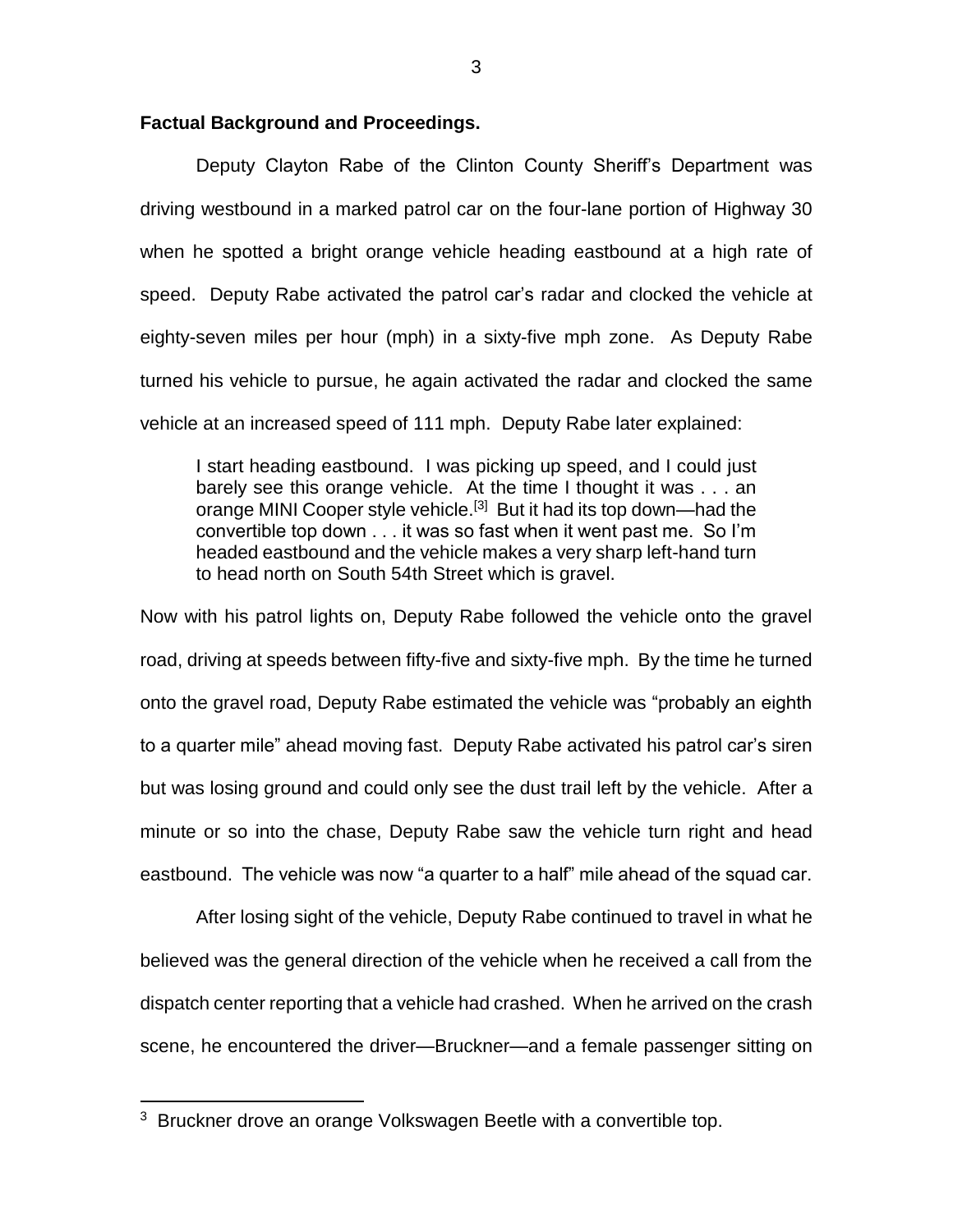a hillside near a private road. From photographs taken at the scene, it was apparent the vehicle skidded off the road and smashed into a tree located on a private property. Deputy Rabe asked Bruckner why he was speeding; Bruckner replied he "didn't want to stop for the speeding ticket." Bruckner was arrested and taken into custody for eluding.

After providing the previous description of events at the jury trial, during cross-examination, Deputy Rabe confirmed he could not clearly see the vehicle after it turned onto the gravel road. Because he could not see Bruckner's vehicle on the gravel road ahead of him due to the dust trail, Deputy Rabe admitted it was possible Bruckner may not have been able to see his marked patrol car pursuing him on that gravel road.

At trial, Bruckner did not testify but did call one witness. Bruckner's passenger, Taylor Wiersema, a family friend, testified for the defense. Wiersema would sometimes hire Bruckner to take her places in his vehicle. Such was the case on the day of the incident. Bruckner was taking Wiersema to Clinton so she could sell baby clothes. Wiersema denied ever seeing a Clinton County squad car as she rode with Bruckner heading eastbound on Highway 30 toward Clinton. She testified she was not surprised when Bruckner turned onto the gravel road because it was "[Bruckner's] typical route." As the passenger, Wiersema claimed she was not monitoring Bruckner's speed. At no time did Wiersema admit seeing the squad car, seeing any emergency lights, or hearing any sirens. She established that Bruckner's convertible had the top down and they were "blasting" loud music. When asked how the crash occurred, Wiersema said, "I just know that [Bruckner] said that there's a cat, so he swerved and missed the cat."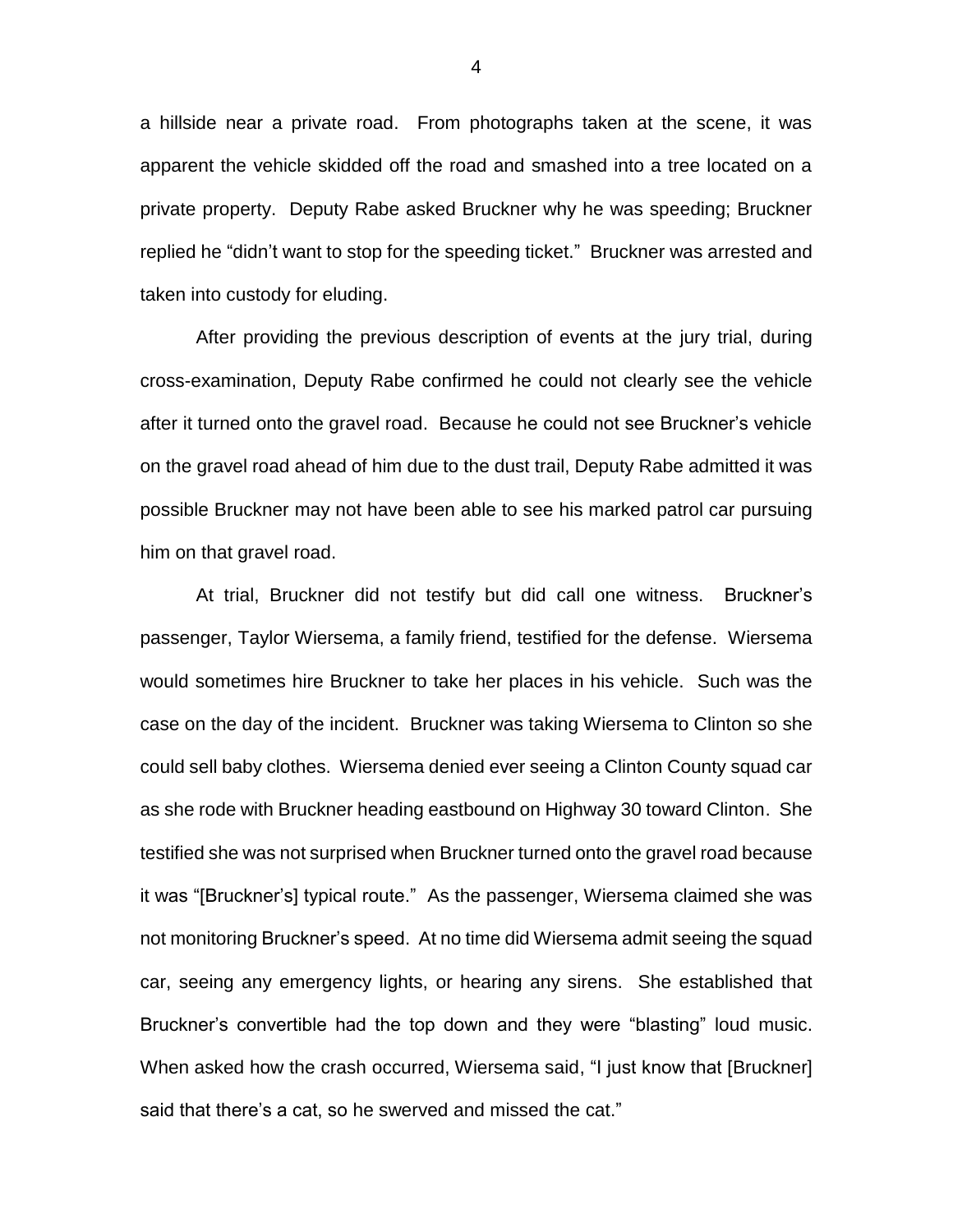Following testimony from the State's witnesses, Bruckner moved for a judgment of acquittal on both the driving-while-barred and eluding charges. The court denied the motions. After deliberations, the jury returned a verdict finding Bruckner not guilty of count I, driving while barred, but guilty of a lesser included eluding offense in count II under Iowa Code section 321.279(1). The court sentenced Bruckner to ninety days in jail with sixty days suspended, imposed a fine of \$315, and placed him on probation for a period of one year.

#### **Sufficiency of Evidence Claim.**

To begin, Bruckner challenges his conviction, claiming the jury lacked sufficient evidence to find he willfully eluded police. At the close of the State's case, Bruckner moved for a judgment of acquittal, alleging the State "has failed to prove their case with respect to driving while barred and eluding." Bruckner did not target any specific grounds in the motion.

"To preserve error on a claim of insufficient evidence for appellate review in a criminal case, the defendant must make a motion for judgment of acquittal at trial that identifies the specific grounds raised on appeal." *State v. Truesdell*, 679 N.W.2d 611, 615 (Iowa 2004) (citation omitted). "Error is not preserved on a sufficiency of the evidence claim where counsel has failed to make a motion for judgment of acquittal specifying the elements of the charge being challenged." *State v. Vansickle*, No. 14-1991, 2016 WL 531066, at \*1 (Iowa Ct. App. Feb. 10, 2016) (citation omitted) (holding that a broad motion asserting failure to meet the prima facie case for any of the offenses failed to preserve error on the insufficient evidence claim that the defendant was not the driver). The State argues that Bruckner's motion for judgment of acquittal did not specify what element of the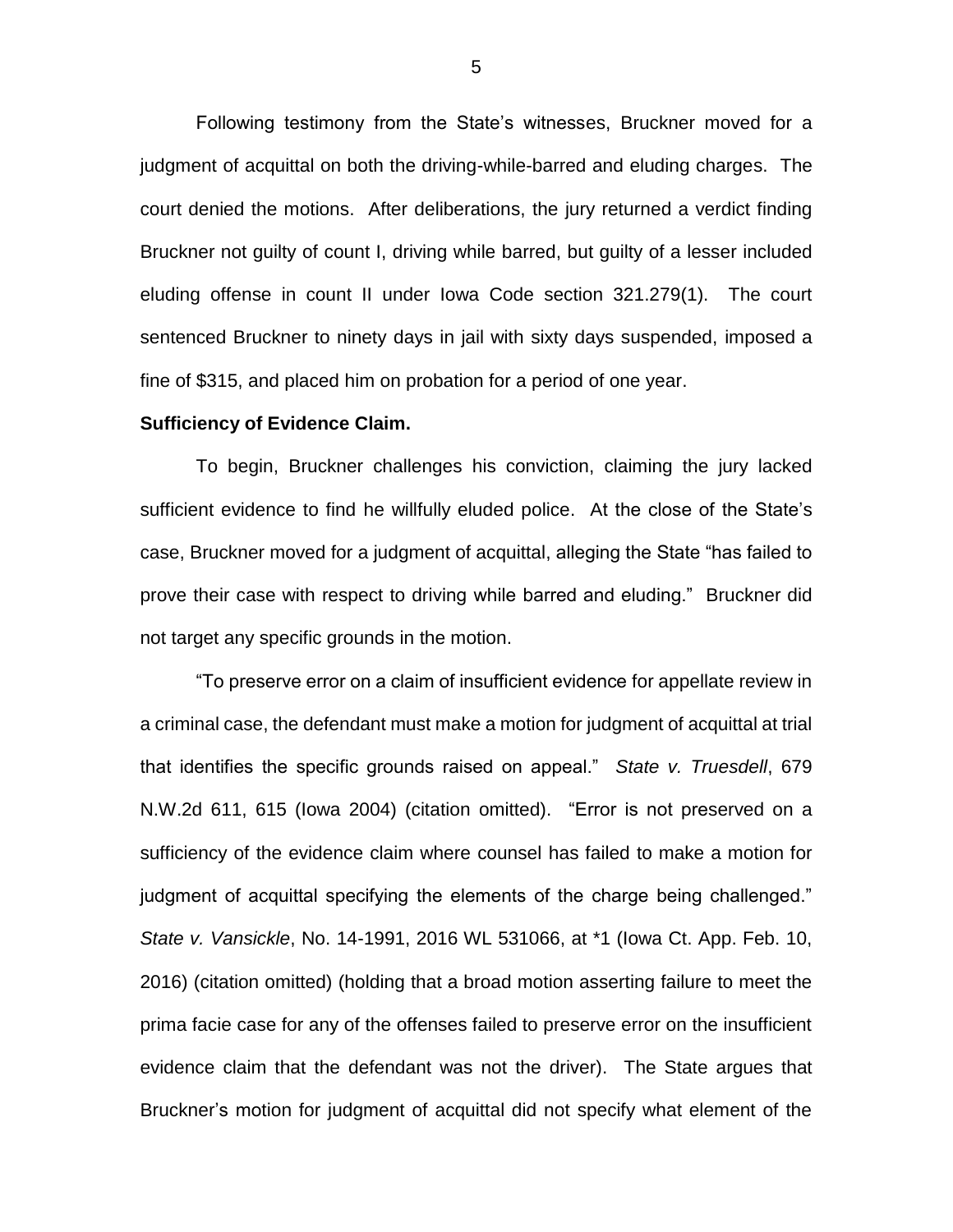eluding charge he was challenging, and, as a result, error was not preserved on his sufficiency of the evidence challenge.

Bruckner claims error was preserved relying on an exception to our normal error preservation rules "when the record indicates the grounds for the motion were obvious and understood by the trial court and counsel." *State v. Williams*, 695 N.W.2d 24, 27 (2005). We agree with the State that Bruckner did not specifically challenge the "willful" element of eluding in his motion for judgment of acquittal. And while we cannot say it was "obvious" and "understood" by the court that Bruckner was challenging the willful element of eluding in his motion, his case was built around the theory that Bruckner had no idea the deputy was in pursuit. So giving Bruckner the benefit of the doubt, we conclude error was preserved. Still, his sufficiency of the evidence claim fails on the merits.

When presented with a motion for acquittal, the standard is to view the evidence in the light most favorable to the State drawing "all fair and reasonable inferences from it and taking all the evidence into consideration, both direct and circumstantial." *See State v. Schlitter*, 881 N.W.2d 380, 389 (Iowa 2016) (citation omitted). The evidence must be sufficient to convince a rational fact finder that the defendant is guilty beyond a reasonable doubt. *State v. Shanahan*, 712 N.W.2d 121, 134 (Iowa 2006). With those concepts in mind, a jury could find sufficient evidence to convict Bruckner of eluding under section 321.279(1). First, a jury could believe Deputy Rabe's testimony that Bruckner admitted he knew the Deputy Rabe was in pursuit and fled to avoid a speeding ticket. Next, Bruckner's actions in substantially increasing his speed after the pursuit began and his sudden turn onto a gravel road support a finding he intended to elude. Finally, his route on the

6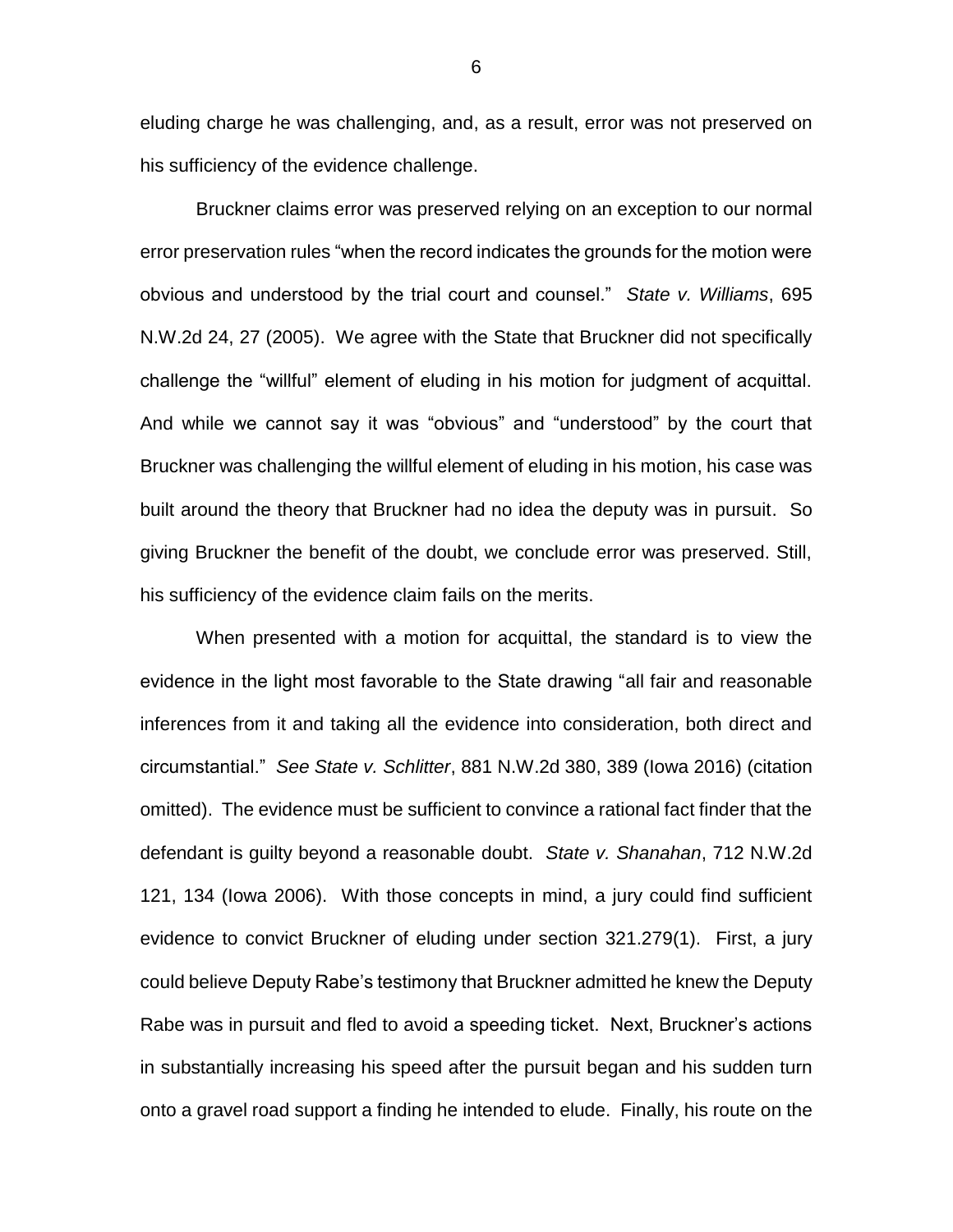gravel road, which did not track the stated trip purpose, also could provide evidence of an attempt to elude the authorities. Although the passenger said she did not see or hear the deputy, there was no testimony about whether Bruckner heard or saw the vehicle. Likewise, she was a family friend, and the jury was free to discount her credibility. *See State v. Wilson*, 878 N.W.2d 203, 217, n.7 (Iowa 2016) ("When a defendant offers an alternate explanation for his or her evasive conduct, it is up to the jury to decide whether to credit it.")

We find there was substantial evidence to support the conviction of eluding under 321.279(1).

### **Sentencing Error.**

On this final issue, there is some agreement. Both parties agree the sentencing order incorrectly stated Bruckner was convicted of aggravatedmisdemeanor eluding under Iowa Code section 321.279(2) rather than seriousmisdemeanor eluding under Iowa Code section 321.279(1). This mistake appears to have been a clerical error as the court only referenced the charge at sentencing as a serious misdemeanor. "An error is clerical in nature if it is not the product of judicial reasoning and determination." *State v. Hess*, 533 N.W.2d 525, 527 (Iowa 1995) (citation omitted). If a clerical error leads to an incorrect sentencing order, we review the matter for correction of errors at law. *Id.*

Bruckner concedes that despite the error in the sentencing order, his sentence was based on the correct serious-misdemeanor charge. As Bruckner stated in his brief: "It does appear the court intended to impose the correct judgment, because the fine . . . aligns with a serious misdemeanor conviction." Yet he urges "the level of conviction should be corrected" by reversing his sentence